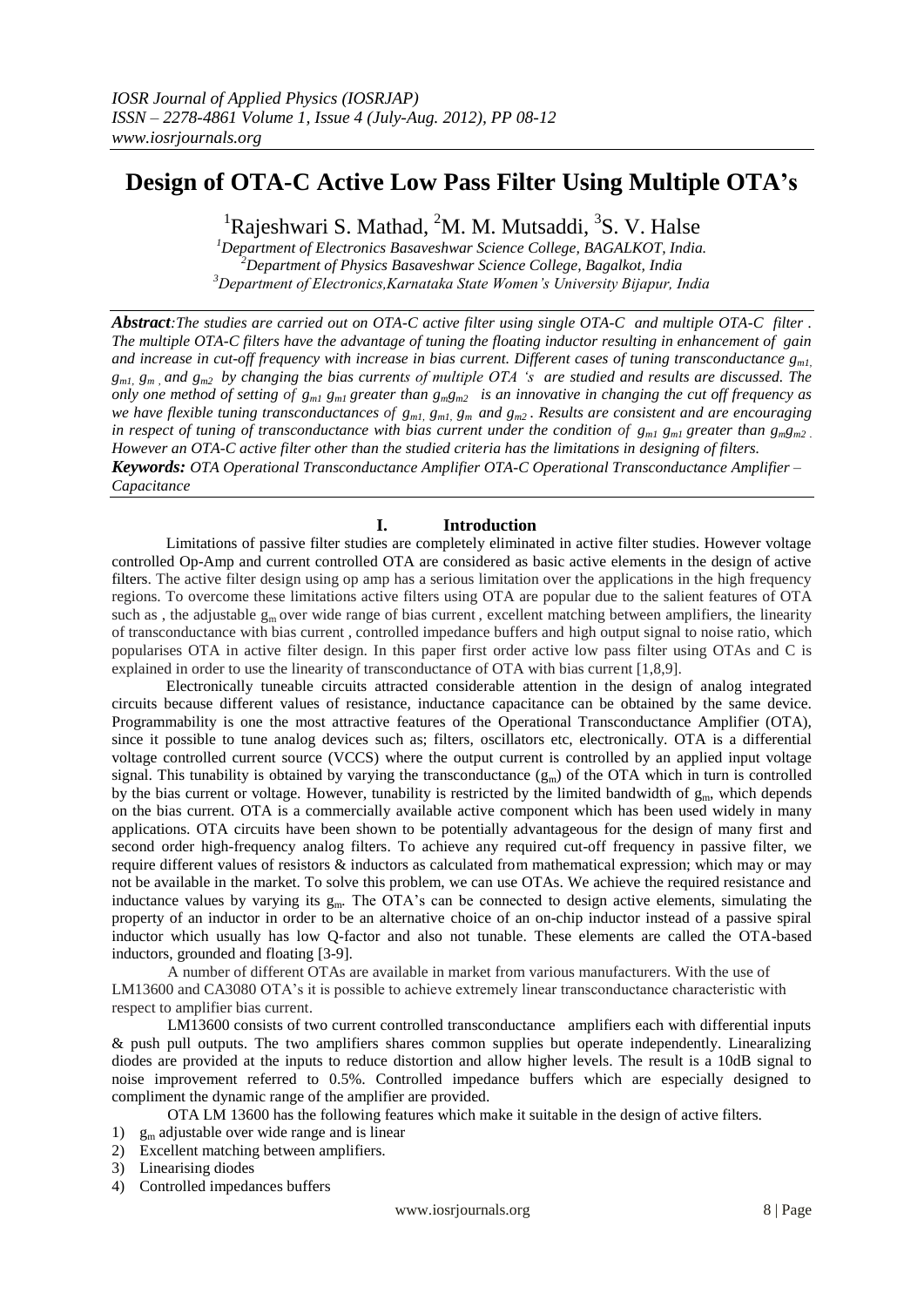5) High output signal to noise ratio.

These featured are taken into consideration in studying OTA active filters. The practical applications of OTA-C filter is given in the studies of low pass filter, high pass filter and band pass filters. Since the device is current controlled transconductance amplifier, the filter exhibits various enhanced range of pass band and cut off frequency as shown by the observations [10,11].

## **1.1 OTA Fundamentals**

The OTA is a transconductance device in which the input voltage controls the output current. The transconductance gm makes the OTA as voltage controlled current source; whereas the op-amps are voltage controlled voltage source [1].

An ideal OTA is defined by  $I_0 = g_m$  (Vin+ - Vin-) where the input and output resistances are infinite. The transconductance  $g_m$  is given by:

 $g_m = \underline{1}$   $I_{bias}$ 2 *V*T

where  $V_T$ : thermal voltage = 26 mV at room temperature.

I<sub>bias</sub>: bias current. The transconductance gm is directly proportional to bias current I<sub>bias</sub> Characteristics of Ideal OTA can be summarized as follows,

Input impedance (Zin ) =  $\infty$ 

Output Impedance  $(Z0) = \infty$ 

Inverting input current  $I_0$ - = Non-inverting input current  $I_0$ +

Bandwidth =  $\infty$ 

The Figures 1 & 2 shows the basic schematic and equivalent circuit of OTA.



Circuit symbol of OTA can also be represented as shown in below figure



#### **1.2 Floating Inductor**

 Floating inductors which are difficult to simulate with op-amps are very easy to be simulated by the use of OTA. The only task is to lift the inverting gm1 terminal of fig. 3 off the ground and device a circuit that generates  $I_2 = I_1$  at the second impedance terminal.

Fig. 8 shows a simple method, which needs only one additional OTA. we have  $I_1 = g_{m1}g_{m2} (V1 - V2)$  and  $I_2 = g_{m1}g_{m3} (V1 - V2)$  for  $g_{m2} = g_{m3} = g_m$ SC SC SC

Floating inductor of value :  $L = C / g_{m1} g_m$  has been simulated.



Simulation of floating inductor

## **1.3 Derivation of OTA-C Filters from Passive Filters**

First order low pass filter**.** Consider a first order low pass filter as shown in fig.3 below

www.iosrjournals.org 9 | Page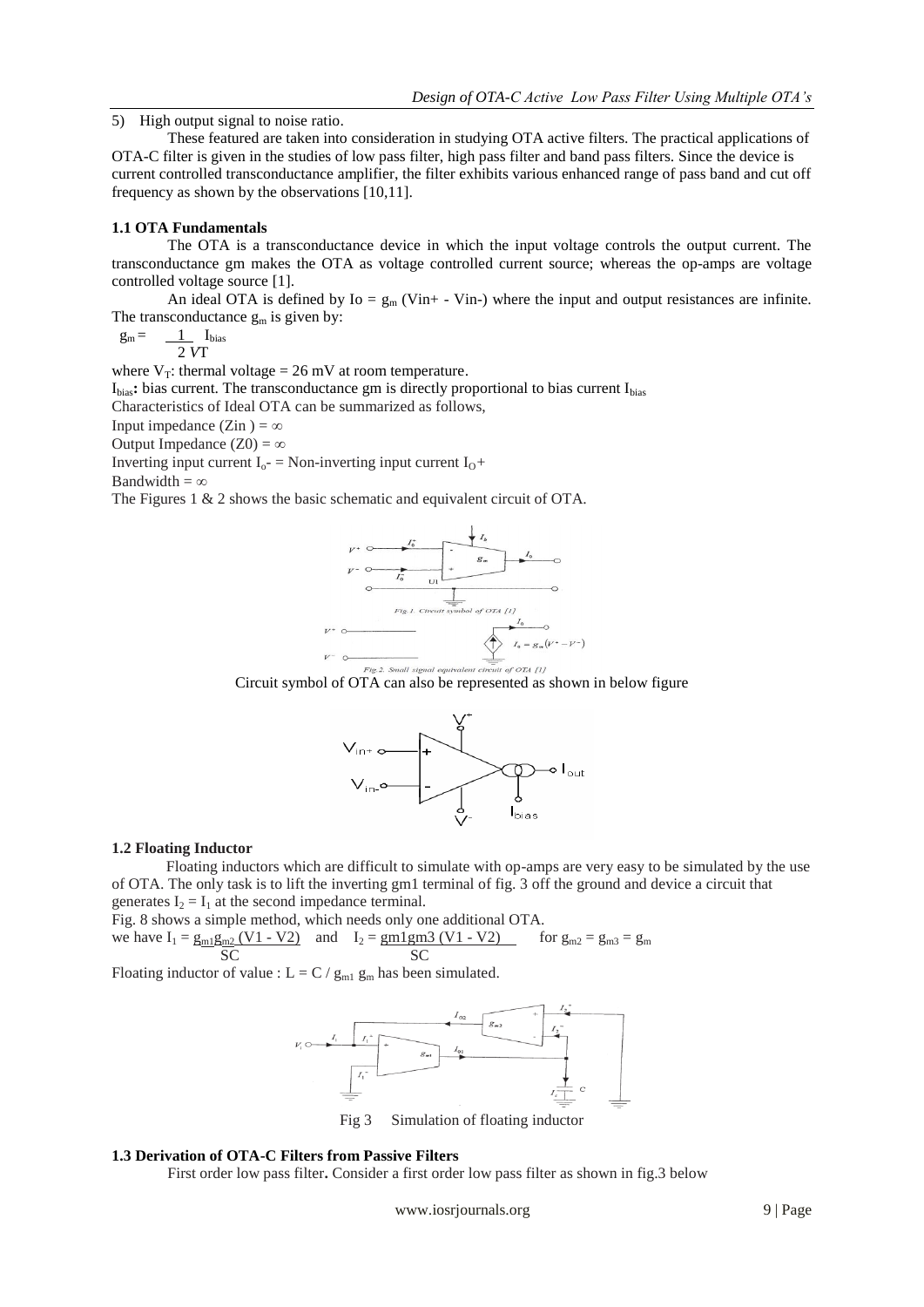$\overline{O}$ 

 $V_0$ 

Ó



Fig. 4 Circuit diagram of passive Low Pass filter

#### **1.3 Realization using single OTA-**

From below figure we get  $I_1 = g_m$  (Vin - V0)

From above equation, the transfer function for considered filter is given by

$$
T(s) = \frac{g_m/C}{s + g_m/C}
$$
\n
$$
V_m
$$
\n
$$
V_m
$$
\n
$$
C
$$
\n
$$
C
$$
\n
$$
V_m
$$
\n
$$
C
$$

Fig-5 First order active low pass filter using single OTA (First method)

#### **1.4 Realization using multiple OTAs**





From above figure it can be inferred that  $V_3 = I_2/SC$  $I_2 = (Vin - V_0) g_{m2}$  (Vin - Vo)  $g_{m2}$ Solving above equations we have V<sup>3</sup> = ------------------------- SC

 $I_4 = -g_m V_0$  $I_3 = -V_3g_{m1}$ But we see that  $I_3 + I_4 = 0$ Therefore transfer function of the designed filter is  $\underline{V0}$  = T(s) =  $\underline{g_{m1}g_{m2}}/Cg_{m}$ Vin  $S + (g_{m1}g_{m2}/Cg_m)$ 

The above discussion states that we can achieve a tuneable range of cut off frequencies

The advantage of using single OTA and multiple OTAs can be summarized as follows:

- 1. In case of first method, by using single OTA We can change cut-off frequency by changing *gm* but the degree of freedom for changing  $g_m$  is only one. This will reflect change in value of floating inductance.
- 2. In case of second method, by using multiple OTAs cut-off frequencies can be changed by tuning  $g_{m1}$   $g_{m2}$  or  $g_m$  separately or in combination. So we have a larger tuneable floating inductance than the first one [2]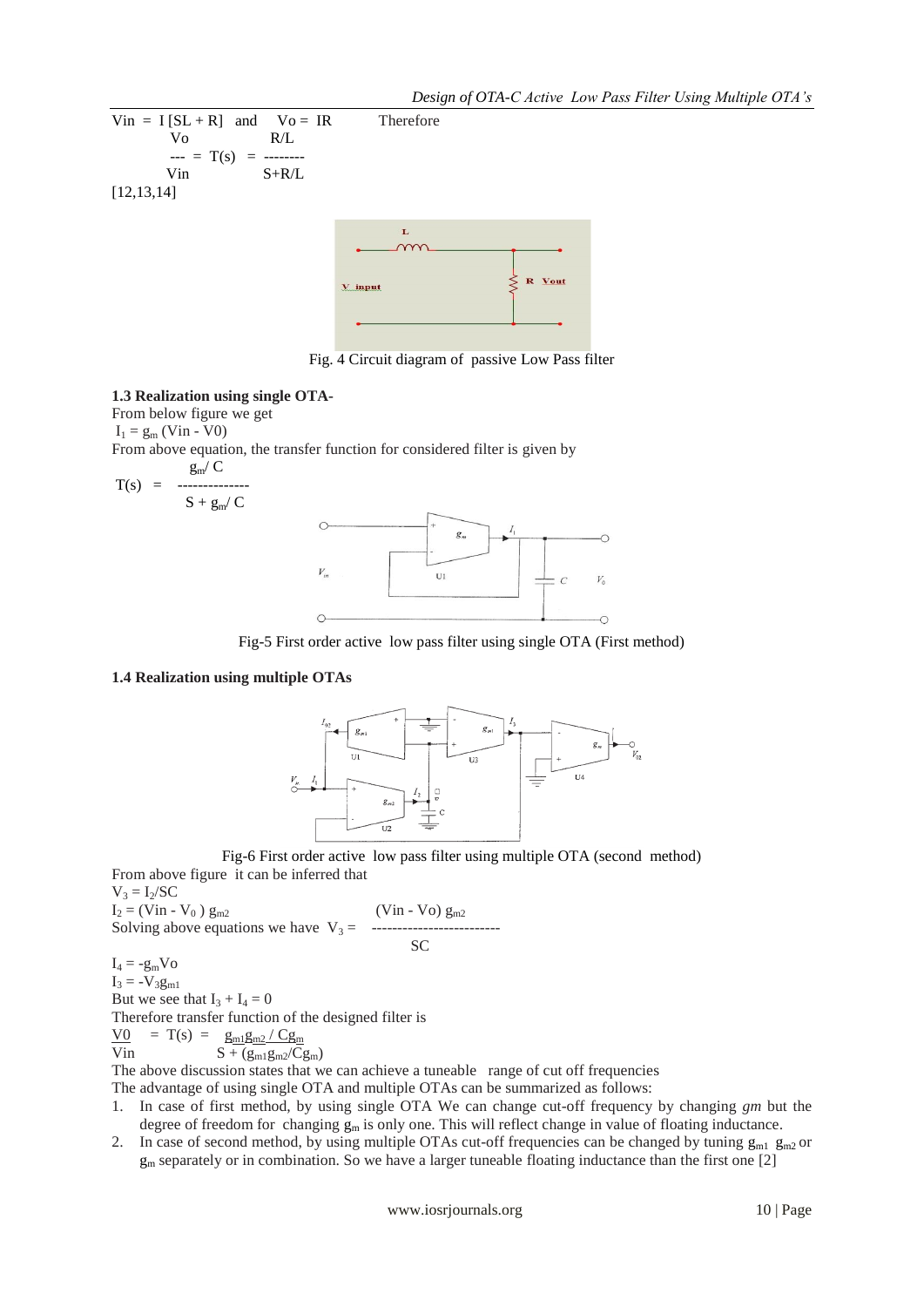## **II. Experimental Setup And Results**

The stated circuit in "Fig 7" is simulated using Proteus professional 7. Same circuit is arranged on bread board using usual method, the output of the filter is measured. In first order low pass filter four OTAs with transconductance  $g_{m1}$   $g_{m2}$ ,  $g_{m2}$   $g_{m1}$  are used. The transconductance can be tuned from bias current in different cases of their magnitudes.



Fig. 7 Circuit diagram of OTA- C Low Pass filter

**2.1Case-1:** The bias current of  $g_{m1}$   $g_{m1}$  is equal to bias current of  $g_{m2}$ .

**2.2Case-2:** The bias current of  $g_{m1}$   $g_{m1}$  is greater than bias current of  $g_{m}g_{m2}$ .

**2.3Case-3:** The bias current of  $g_{m1}$   $g_{m1}$  is less than bias current of  $g_{m}g_{m2}$ .

 The stated circuits in "Fig 4" are simulated using Proteus professional 7. Same circuit is arranged on bread board using usual method, the output of the filter is measured.

In OTA-C low pass filter shown in "Fig-7" the results obtained for case-1, case-2 and case-3 are as follows.

For case-1 The bias current of  $g_{m1}$  g<sub>m1</sub> is equal to bias current of  $g_{m2}$ .

Results are obtained only for bias current of  $g_{m1}g_{m2} = 5mA$ . For this bias current maximum gain or Gmax obtained is of order -2.59dB and at -10dB of gain, frequency is of order 18MHz . For bias current of  $g_{m1}$  g<sub>m1</sub> g<sub>m1</sub> =  $g_{m2m2}$  = 10mA maximum gain or G<sub>max</sub> obtained is of order -2.96dB and at -10dB of gain, frequency is of order 27MHz. For bias current of  $g_{m1} g_{m1} = g_m g_{m2} = 11 \text{ mA}$  maximum gain or  $G_{max}$  obtained is of order -4.67dB and at -10dB of gain , frequency is of order 20.8MHz.For any bias current above 11mA gain goes on decreasing. Finally as bias current increases above 10mA maximum gain or  $G<sub>max</sub>$  decreases with decreased cut off frequency.



Fig. 8 Frequency response of Proteus professional 7 simulated OTA Low pass filter circuit, with pass band up to 18MHz at -10dB of gain. Maximum gain is 2.59dB, For bias current of 5mA ( i,e  $g_{m1}$   $g_{m2}$  =  $g_{m2}$  =  $5$ mA)

**For case-2** The bias current of  $g_{m1}$   $g_{m1}$  is greater than bias current of  $g_{m}g_{m2}$ 

For different combinations of  $g_{m1}$  g<sub>m1</sub> greater than  $g_{m}g_{m2}$  we can conclude that, if the difference between the bias currents is of smaller  $G_{\text{max}}$  is also less, its around 0dB, and difference between band width or cut off frequencies is also less.

For example, if  $g_{m1}$  g<sub>m1</sub> =15mA and  $g_{m}g_{m2}$  =12mA maximum gain or  $G_{max}$  is 0dB and at -10dB of gain ,frequency is of order 78MHz. If  $g_{m1}$  g<sub>m1</sub> =10mA and  $g_{mgm2}$  =8mA maximum gain is 2.33dB and at -10dB of gain, frequency is of order 97MHz.

If the difference between the bias currents is of larger value gain enhances and pass band width also increases. Which is more advantageous in tuning the value of floating inductance floating inductance?

For example, if  $g_{m1}$  g<sub>m1</sub> =10mA and  $g_{m}g_{m2}$  =5mA,  $G_{max}$  or maximum gain is 2dB and at -10dB of gain, frequency is of order 121MHz. If  $g_{m1}$   $g_{m1}$  =15mA and  $g_{m}g_{m2}$  =10mA maximum gain or  $G_{max}$  is 4.13dB and at -10dB of gain, frequency is of order 175MHz. If  $g_{m1}$   $g_{m1}$  =20mA and  $g_{m}g_{m2}$  =10mA,  $G_{max}$  or maximum gain is 6.16dB and at -10dB of gain ,frequency is of order 270MHz.